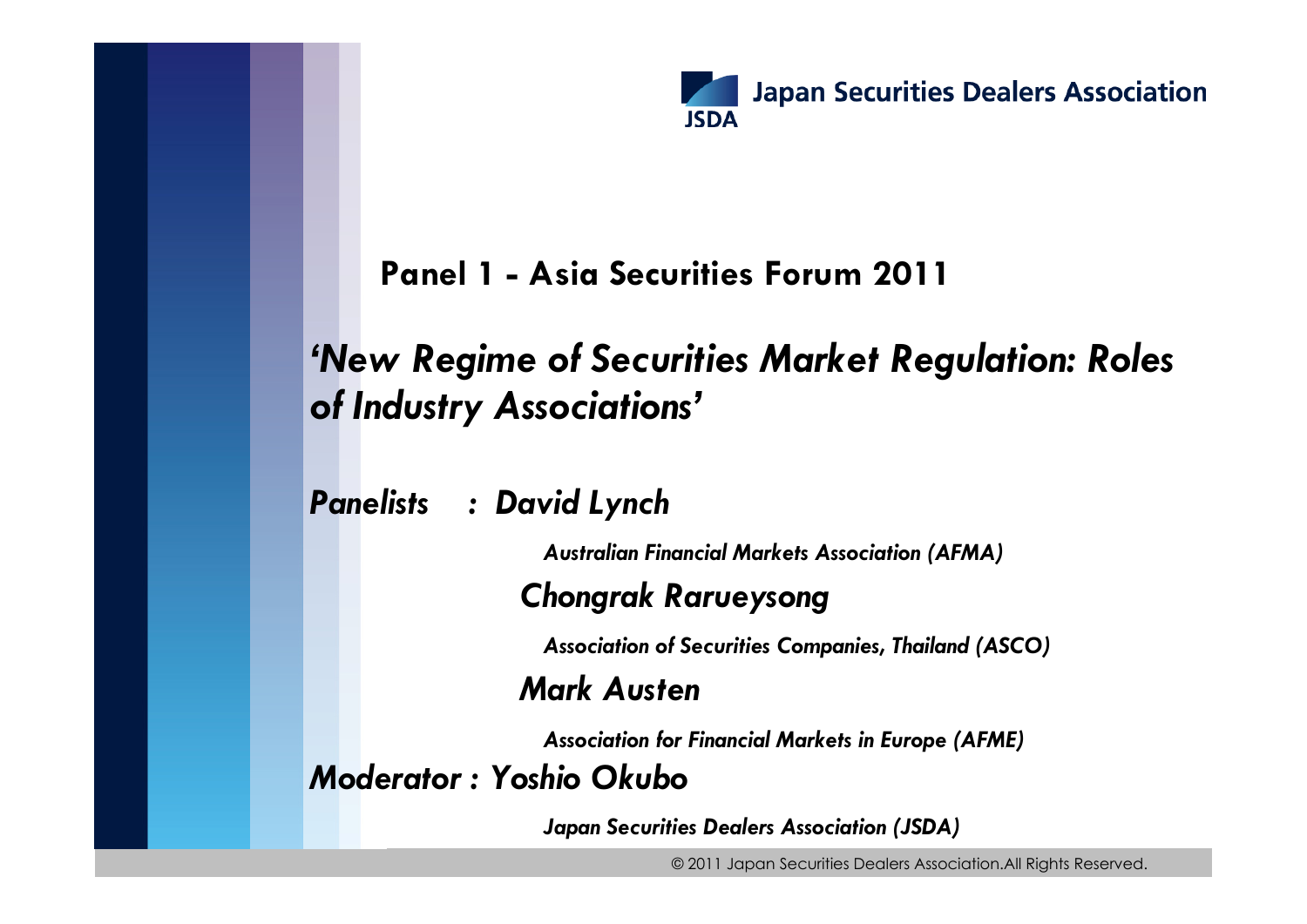

1

## *Types of Securities Associations*

- • *Trade and/or Advocacy Associations* 
	- •Domestic
	- •Global

- •Regional
- *Self-regulatory Organizations (SROs)*
	- •Non-exchange SROs
	- •**Exchanges**
- *Association for Specific Purposes*
	- •*Standard setting organization (*e.g. *ISDA)*
	- $\bullet$ *Product-line based association (*e.g. AIMA*,* IIFA*)*
	- $\bullet$ *Intermediation and dispute settlement*
	- $\bullet$ *Financial literacy and education (*e.g. *IFIE, AFIE)*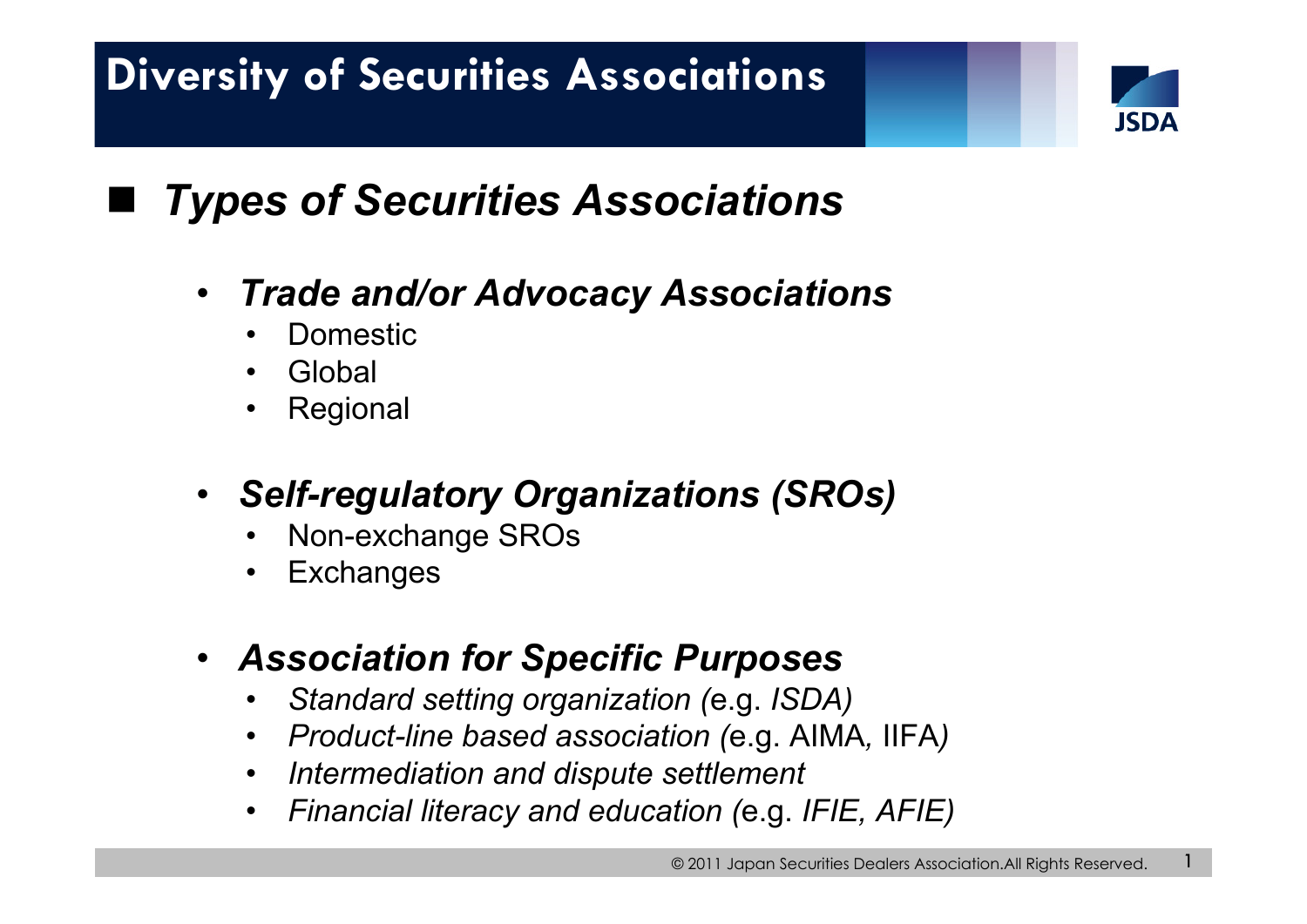

# *IOSCO Principles for Self-Regulation (Principle 9)*

*Where the regulatory system makes use of Self-Regulatory Organizations (SROs) that exercise some direct oversight responsibility for their respective areas of competence, such SROs should be subject to the oversight of the Regulator and should observe standards of fairness and confidentiality when exercising powers and delegated responsibilities.*

### *Main Functions of SROs*

- •*Rule making*
- •*Supervision*
- •*Enforcement*

### *Advantages of SROs*

- •*Adjacent to markets*
- •*Agile and less costly*
- *Can incorporate ethical standards*

## *IOSCO SROCC*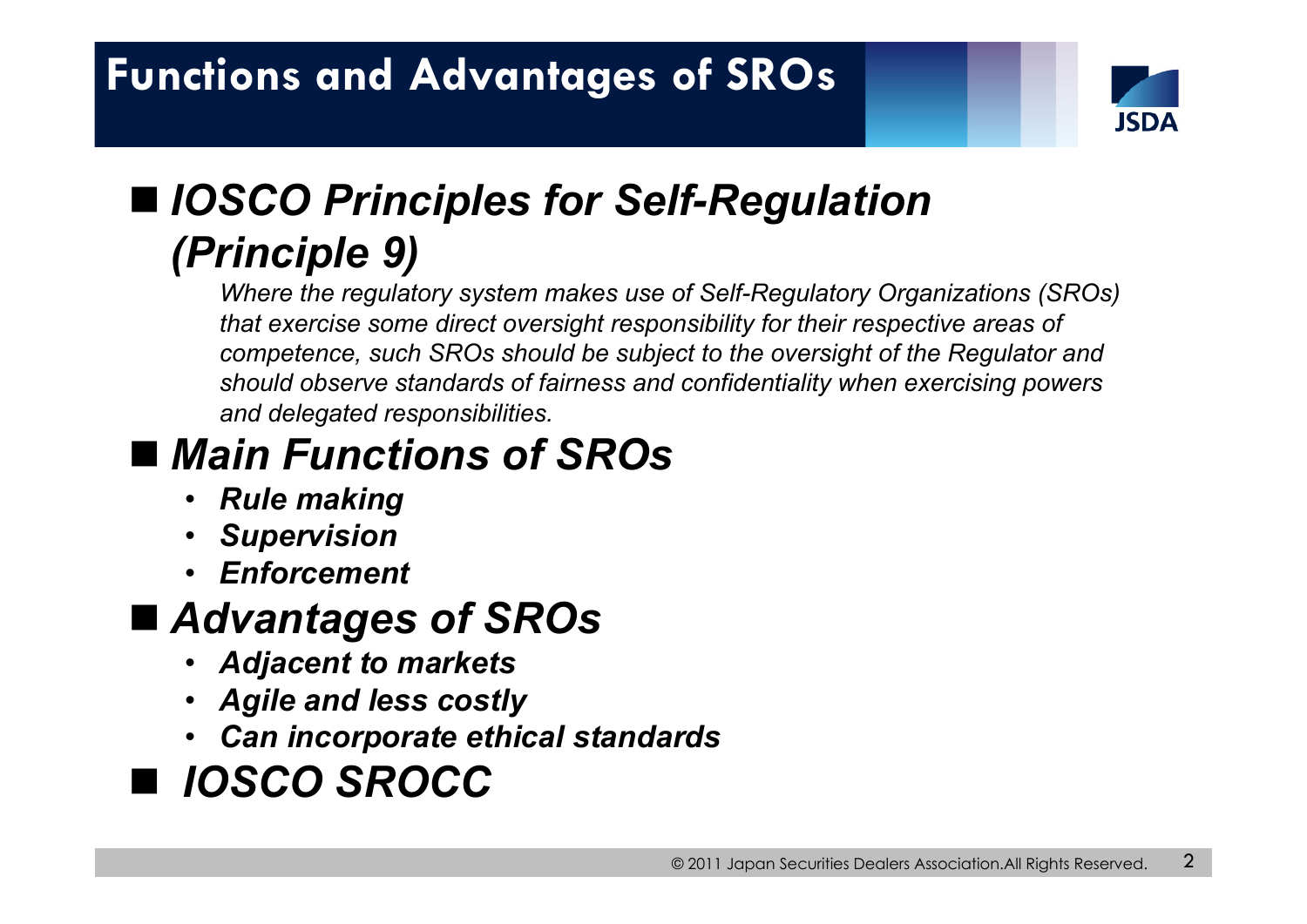

*New regulatory regimes are being debated and introduced to prevent recurrence of the crisis, mitigate systemic risk and appropriately regulate complex financial products.* 

### **Reform Initiatives**

- •Global – G20, FSB, Basel Committee
- •Regional – e.g. ABMI
- •Individual Jurisdictions

### ■Specific Works

- •G20 Initiatives
- •Dodd Frank Act
- Legal Entity Identifier (LEI )
	- FSB welcomed the industry-led LEI initiatives and holds the workshop on September 28, inviting trade associations.
- •MiFID Review
- •Basel Committee on Banking Supervision (BCBS)

## **International Cooperation**